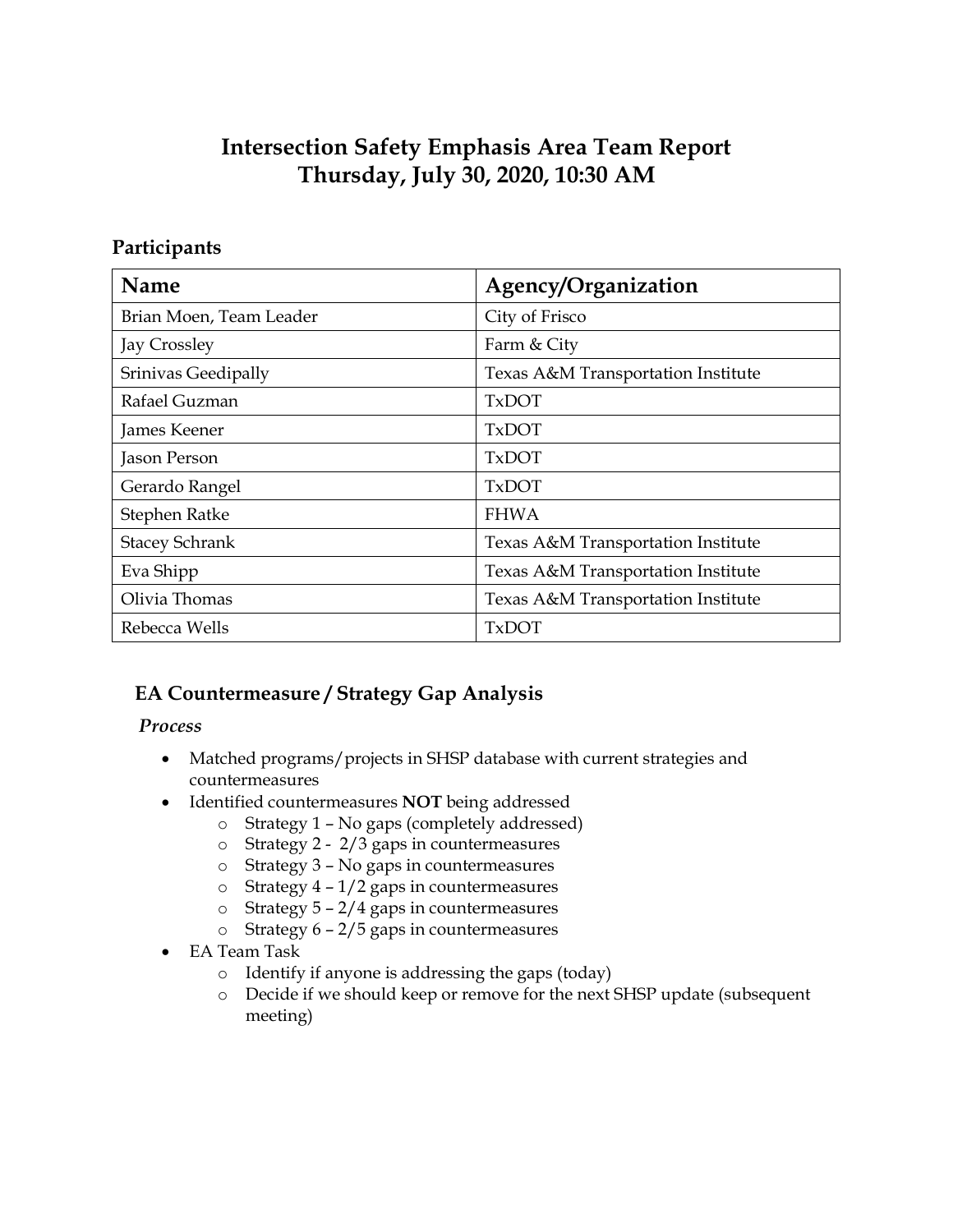#### *Addressing Gaps*

- Strategy 2 Encourage use of ICE process in project development by TxDOT and local agencies. Develop case studies, provide training and conduct outreach.
	- o Countermeasure 2B Diverging left intersections
		- TxDOT doing it on certain projects. (Steve Ratke)
		- 2 in Houston with varying success/acceptance. (James Keener)
	- o Countermeasure 2C Intersection control evaluation
		- Check with Robert Wunderlich to find out
		- Used process on 8 intersections. Not written in ordinance, but an ad hoc effort when working with development community. (Moen)
- Strategy 4 Increase driver awareness of intersections
	- o Countermeasure 4A Practitioner guide for resources
		- Texas specific guidelines exist for roundabouts, but people do not know where find them. (Wells)
		- TxDOT should be publishing update to design guide soon. (Ratke)
		- TxITE webpage that links to roundabout resources and information about what has been done around the state. [http://texasroundabouts.com/introduction/\(](http://texasroundabouts.com/introduction/)Moen)
		- Maybe enlist students in various transportation agencies to help compile various "guides" mentioned in countermeasures across emphasis areas. (Crossley)
- Strategy 5 Develop education campaigns incorporating data analysis to improve intersection safety.
	- o Countermeasure 5C Media
		- Bus Stop project at TTI. Addresses who has right of way. (Geedipally)
		- Safety coalition in Houston working on something for pedestrian corridors. Focus on both pedestrian and driver awareness (Keener)
		- Lookout Texans program[. https://www.lookouttexans.org/](https://www.lookouttexans.org/) (Moen)
	- o Countermeasure 5D Young drivers
		- Check with Russ Henk (Shipp)
		- Walk & Roll program. [https://www.friscotexas.gov/DocumentCenter/View/19699/Walk-](https://www.friscotexas.gov/DocumentCenter/View/19699/Walk-N-Roll-Flyer-9-9-19_FINAL)[N-Roll-Flyer-9-9-19\\_FINAL](https://www.friscotexas.gov/DocumentCenter/View/19699/Walk-N-Roll-Flyer-9-9-19_FINAL) (Moen)
- Strategy 6 Reduce red light running
	- o Countermeasure 6C Best practices
		- Only 1 city (Humble) left that has automated enforcement and that is because of contract. (Keener)
		- Florida has a lot of rules to deal with perceived problems of automated enforcement. Maybe review in case Texas decides to go try automated enforcement again.
	- o Countermeasure 6D Automated red light cameras
		- Maybe modify countermeasure

#### **Stakeholder Engagement Plan**

- Oliva Thomas added to TTI SHSP team
- Increase interaction